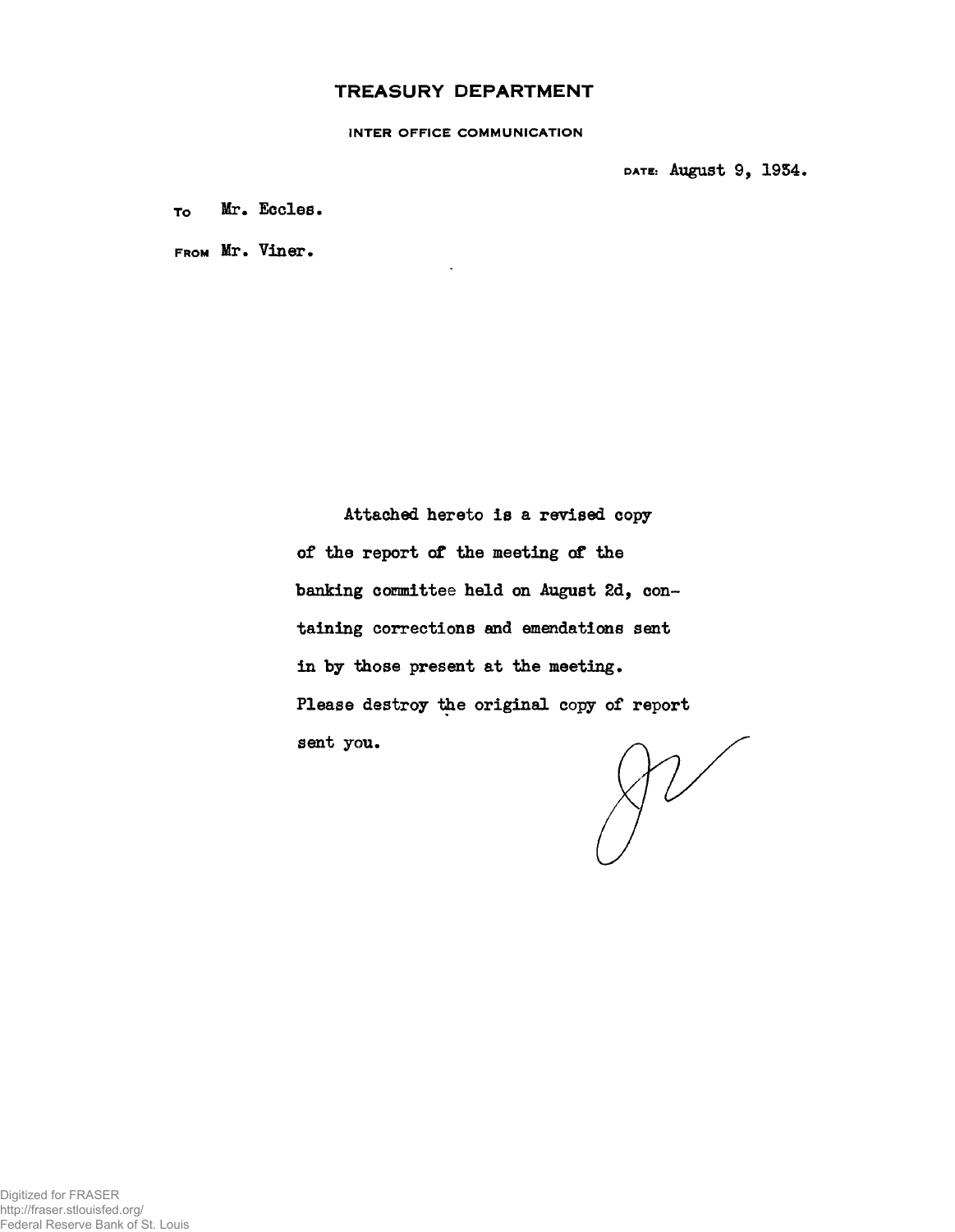### CORRECTED REPORT

Report on meeting held August 2, 1934, in the Board Room of the

#### Federal Reserve Board.

A. Agencies represented:

Comptroller of the Currency Mr. Await Mr. Folger Federal Deposit Insurance Corporation Mr. Crowley Mr, Fox Mr. Milford Mr. Nichols Federal Reserve Board Mr. Morrill Mr. Paulger Reconstruction Finance Corporation Mr. Sheehan Treasury Mr. Viner (Presiding)

B» The Purpose of the meeting was to consider the questions noted below, raised in a meeting called by the Secretary of the Treasury, August 1, 1934.

C» (1) The extent of duplication and lack of coordination in bank examinations, and the possible remedies.

Mr. Awalt- There is very little duplication in actual practice in making bank examinations. While the law gives the Comptroller of the Currency power to make not less than two examinations a year of all Federal Reserve member banks he actually examines only national banks. The Comptroller regularly makes two examinations annually and frequently makes additional examinations if the affairs of the bank are such that they appear to need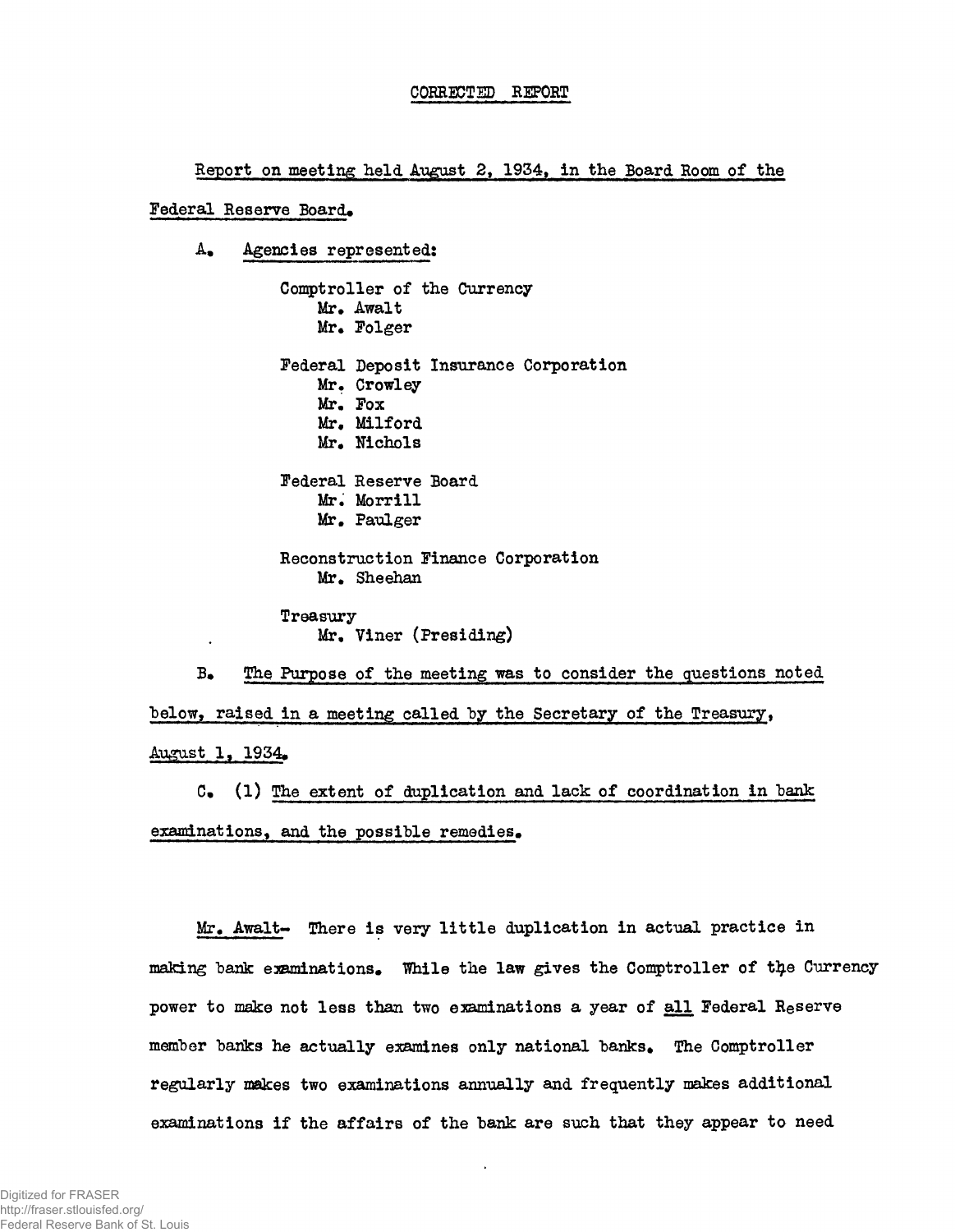**close supervision. The Comptroller is also charged with examination of all** affiliates of national banks, including both banking and non-banking institutions.

**Attention is called to the fact thatf while under the law the Federal Reserve Board and the Federal reserve banks may examine all member banks, in actual practice these agencies exercise the privilege only to a limited extent. In order to pass upon applications for membership in tho Federal reserve system, examiners of.tho Federal reserve banks make examinations of the applicant State banks. Later, under the general policy of oxamina^ tion of State member banks, tho endeavor is made to arrange for an examination of each Stato member bank at least once a year, cither with the State banking authorities, when their cooperation is obtainable, or independently of them when necessary. Ordinarily the examiners of the Federal reserve banks do not examine national banks in connection with applications for trust powers, except when it is desirable to do so in order to get special information or as a matter of expediting the consideration of the applies^ tion. In all such cases the entrance of any representative of the Federal Reserve bank is through a cooperative arrangement with the national bank examiners.**

**Mr. Faulger\*\* In the oarly days tho Federal reserve banks usually ac~ cepted examinations made by the various State banking commissions, but of late the Federal reserve banks have been enlarging and strengthening their bank examination departments with the view to participating more frequently** and to a greater extent in the examinations of all State member banks. The **general policy followed by all the Federal reserve banks is to participate** with the State banking departments in the examinations of State member banks.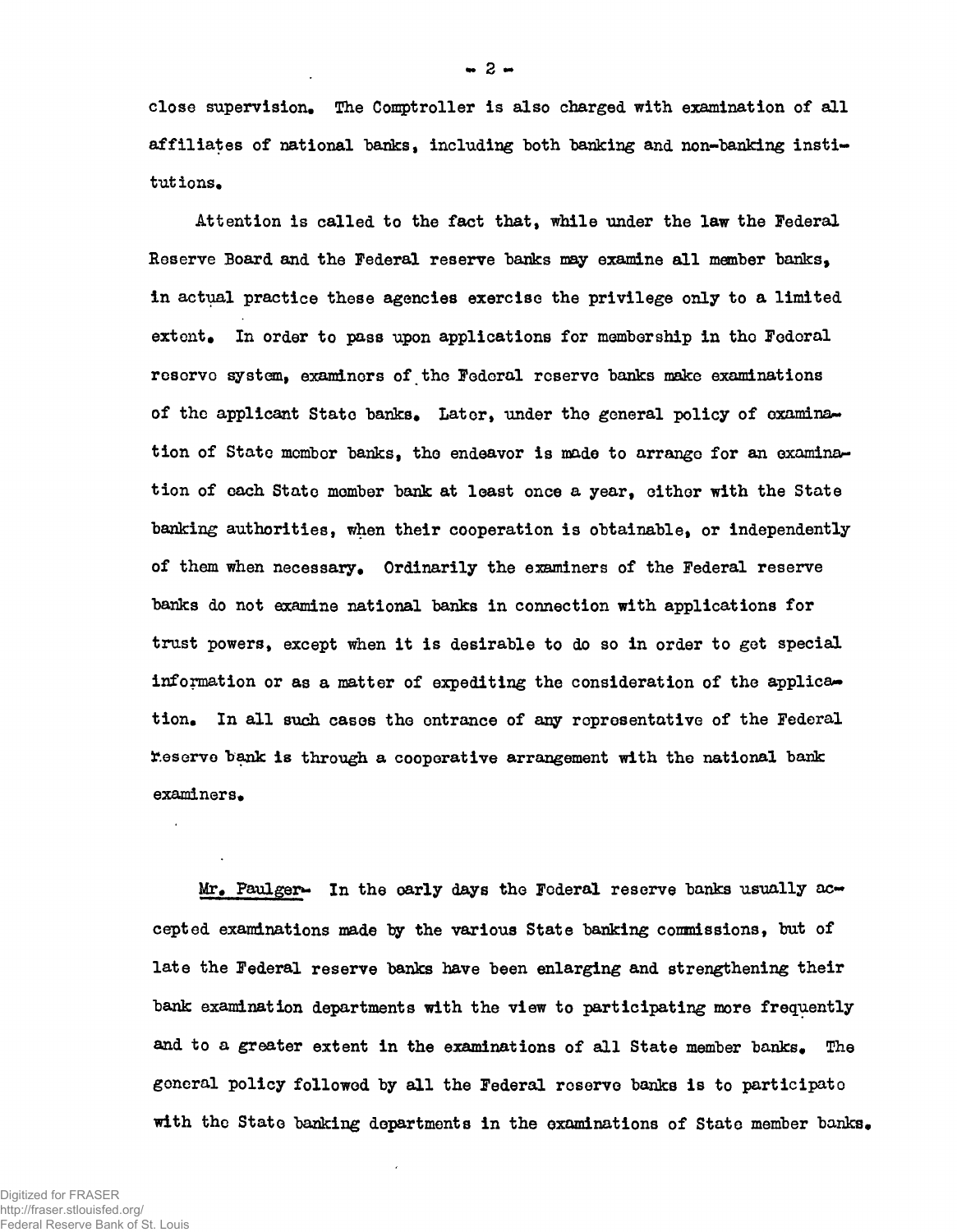Such a participation on tho part of the Federal reserve bank may be in the nature of a credit investigation or a complete balance sheet examination. On occasion, howevor, and if the existing circumstances warrant, an independent examination or credit investigation is made by the Federal reserve  $bank_{\bullet}$ By arrangement with the banking authorities of two small states which have inadequate banking departments, examinations of all State member banks in such states are conducted by examiners for the Federal reserve banks with the assistance of examiners from the respective State banking departments. All but one of the Federal reserve banks have appointed trust examiners, who examine the trust departments of State member banks in connection with examinations or credit investigations made by the Federal reserve banks, and who on occasion (such as an application for fiduciary powers), in cooperation with or at the suggestion of the comptroller's department, examine or assist in the examination of trust departments of national banks or of trust departments of other banks whose trust business is to be taken over by national banks.

Mr. Crowley- The Federal Deposit Insurance Corporation examines only State non-member banks. All State non-member banks applying for membership in the Temporary Fund were examined prior to January 1, 1934, and out of approximately 7600 applications only 141 were rejected. The present plan is that the Federal Deposit Insurance Corporation and the appropriate State banking department will each make one examination annually of each of the State nonmember banks admitted to membership.

 $- 3 -$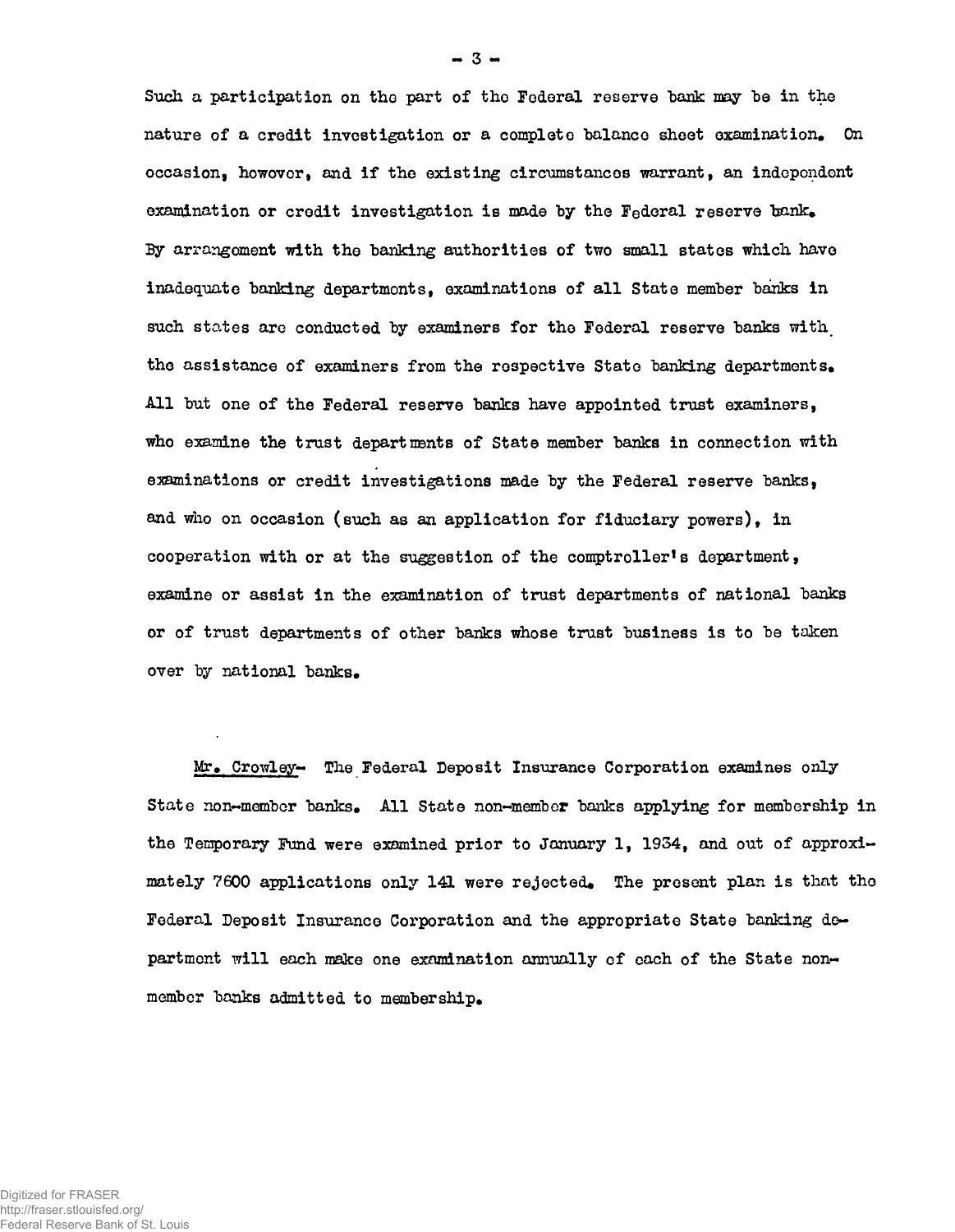**Mr.. Sheehan- Except in rare instances, the Reconstruction finance Corporation does not examine national and State member banks after their programs of refinancing either through loans and/or the purchase of preferred stock are completed. While the law does not specify an examination by the Reconstruction Finance Corporation of banks where preferred stock has been purchased by the Corporation, the contract between the issuing bank and the Corporation permits such examination\* However, the Corporation generally accepts examinations of national banks, State member banks, and State nonmember barks as made by the Comptroller of the Currency, the Federal reserve banks, and the Federal Deposit Insurance Corporation, respectively, unless a situation exists where it appears that a special examination is necessary\***

Mr. Viner- The discussion indicates that there is at present no **duplication, in actual practice, in examination of banks by Federal agencies** and that there appears to be ample machinery for the inter-change of **information developed through examination and that there will be continued cooperation with a view to preventing such duplication from developing\***

**The question is raised as to whether all agencies are getting, under the present set-up, the information they w^nt.**

**Mr. Crowley- Under the existing system of examinations similar information is obtained by the Federal agencies. There is considerable difference in the information obtained by the various State banking departments and efforts are being made to have them adopt uniform examinations. The priiw cipal problem faced by the Federal Deposit Insurance Corporation is that it has no control over the management of banks. Legislation is needed that will give the Corporation power to reject application for admission, and to pass**

**- 4 -**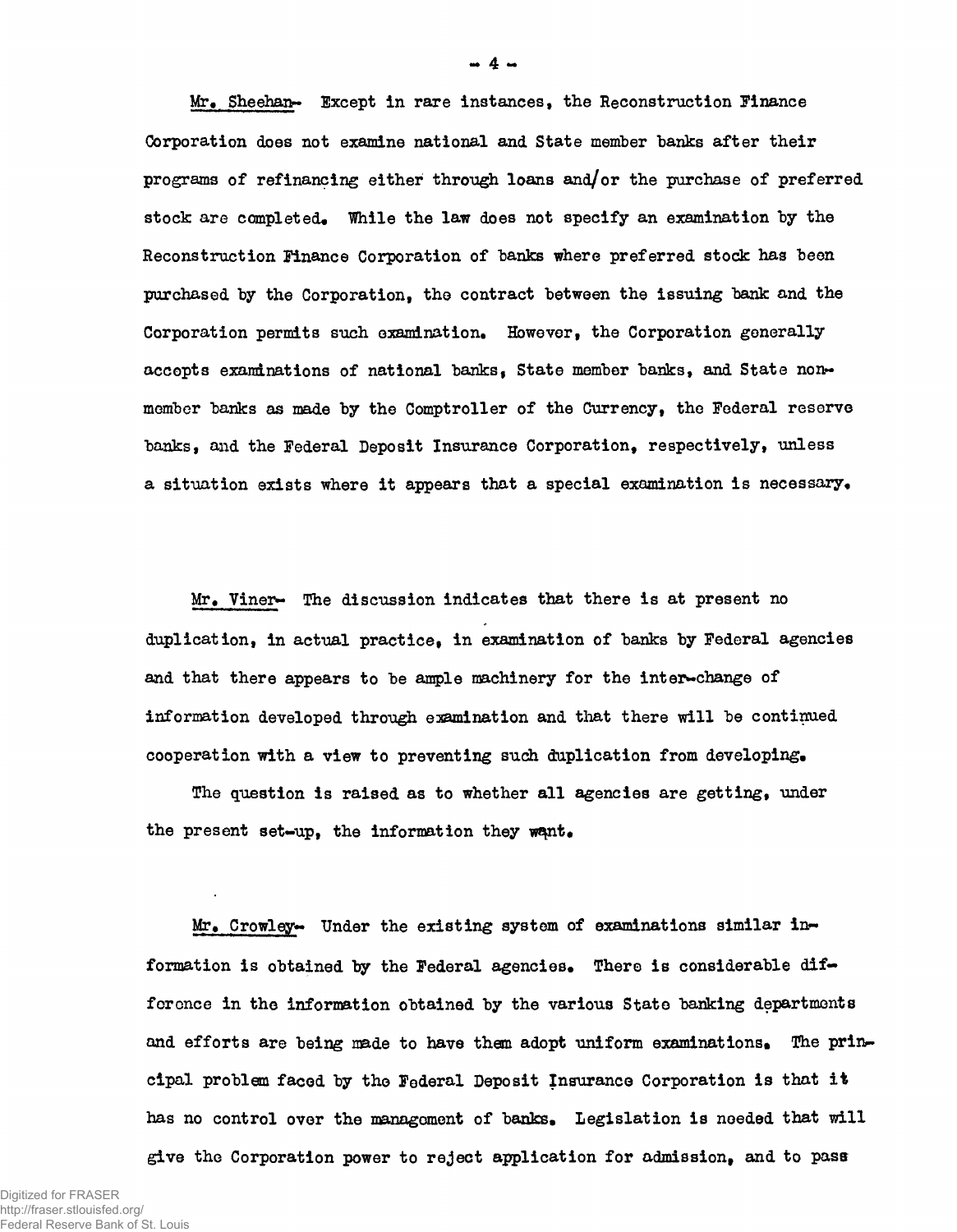on mergers and the issuance of new charters. If such legislation is obtained, the problem, so far as State non-member banks are concerned, will be considerably improved.

In reply to a question from Mr. Viner as to whether banks can satisfactorily live outside of the Fund, the opinion was expressed that they can only do so if they are situated in an isolated location. Information will be given to the Committee at the next meeting as to the experience of banks outside the Fund.

### (2) The extent of duplication and lack of coordination in reporting of banks to Federal agencies, and possible remedies.

Mr. Sheehan- The Reconstruction Finance Corporation made a special call of its own as of June 30 because it wanted certain information that was not available through the Comptroller's call.

Mr. Awalt $\leftrightarrow$  Agreed to work with the Corporation with a view to including in the Comptroller's call any special information that might be required by the Reconstruction Finance Corporation, in order that this duplication of calls might be eliminated.

Mr. Crowley- The Federal Deposit Insurance Corporation has only made one call, as of June 30, 1934, and this call was made on State non-member banks. Information pertaining to national banks and to State member banks was obtained through the calls of the Comptroller and the Federal Reserve Board. The Corporation contemplates, at present, making only one call a year, confined to State non-member banks.

 $-5 -$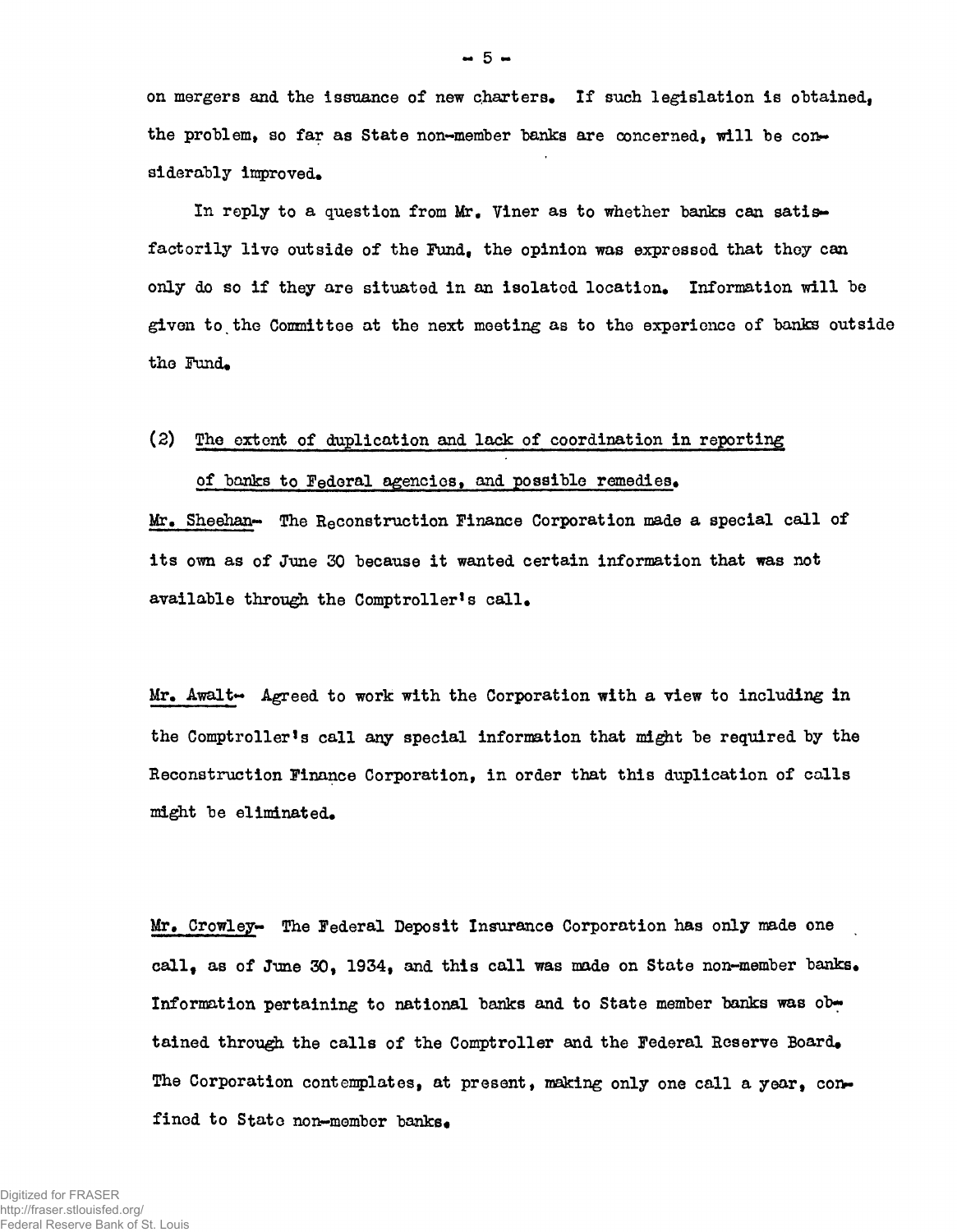Mr. Vinor~ One phase of reporting, on the part of banks, that should be considered is whether all banks should not report on a monthly basis to a central agency, which can distribute the information to the interested agoncies. The matter of having call reports as of dates not known in advance, in order to avoid window dressing, appears to be no longer necessary. Certain highly important information pertaining to the seasonal operations of banks cannot be satisfactorily obtained from the present three calls and two examinations a year.

 $Mr.$  Sheehan- The Reconstruction Finance Corporation attempted monthly calls, for a few months, from banks in which it was interested, but gave up the practice because it appeared to be too burdensome on the banks.

 $Mr_{\bullet}$  Crowley- It is suggested that considerable difficulty will be experienced in obtaining monthly reports, due to the inadequacy of the systems being used by numerous non-member banks. Approximately 7,500 calls were sent out to non~mombor batiks on June 30 and about 300 have not yet come in. The Federal Deposit Insuranco Corporation has no means of forcing replies to the call, whereas the Comptroller can levy a penalty if the report is delayed.

(3) Coordination of the activities of the loans-to-industry committees of the Reconstruction Finance Corporation and the Federal Reserve. Board.

 $-6 -$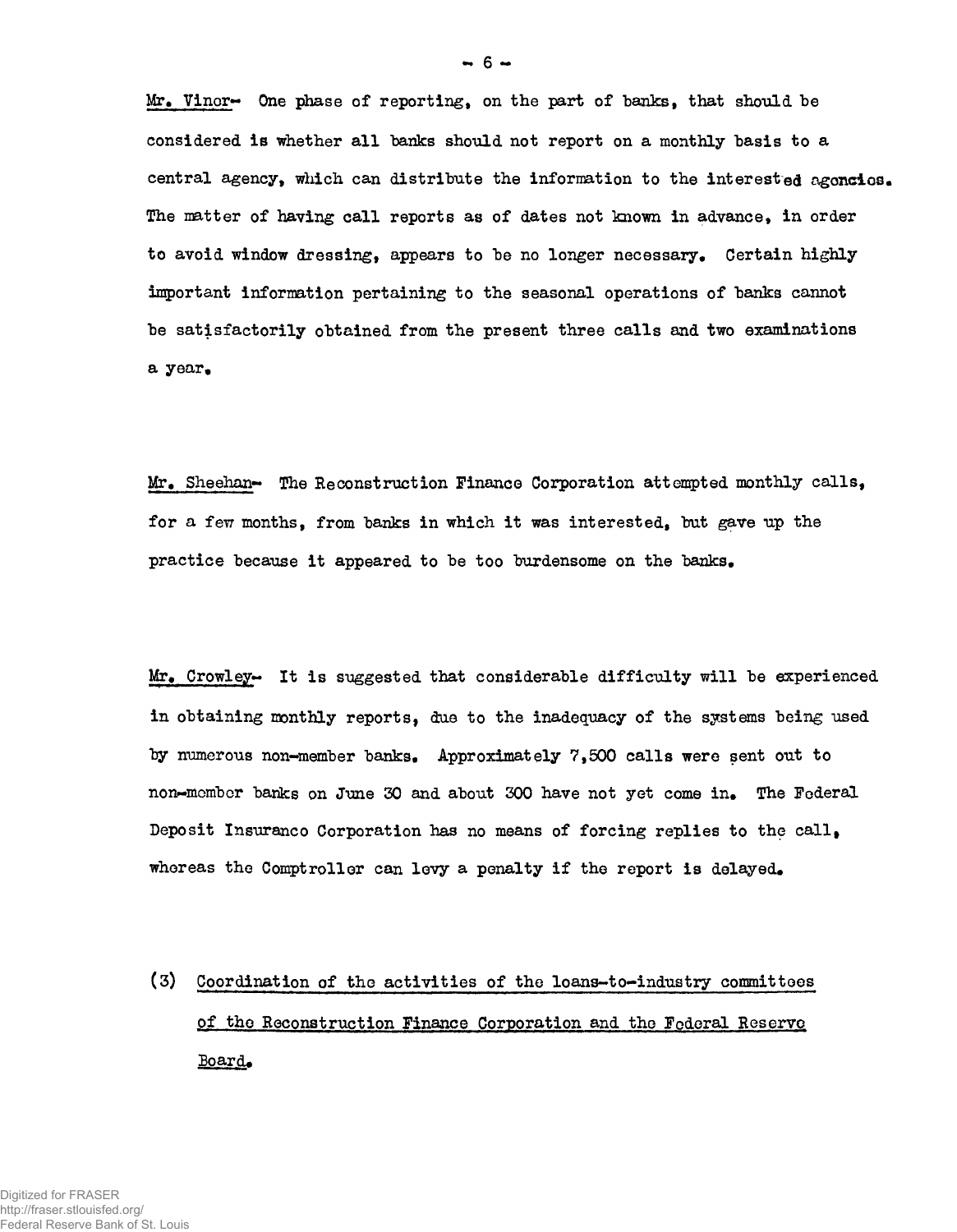Mr. Awalt- The Federal reserve banks and the Reconstruction Finance Corporation engage in many activities and institute various programs that affect or **have a close relation to the activities of.the Comptroller's officef without informing the Comptroller in these matters. This practice frequently leads to conflicting administrative policies. The Comptroller has already worked out a program with the Housing Commission and will be glad to cooperate with the Federal Reserve Board and the Reconstruction Finance Corporation with the object of bringing about coordination in the various programs.**

Mr. Paulger and Mr. Sheehan- The Federal Reserve Board and the Reconstruction Finance Corporation are working together on the loans-to-industry program, **and will be glad also to consult with the Comptroller of the Currency.**

Mr. Crowley- We should have in Washington a cooperative Board to harmonize **the policies of the various Federal credit agencies. The board should also study the proposed legislation of its member bodies.in order that conflicting proposals might be eliminated and confusion avoided.**

Mr. Awalt- Such a committee or board may be composed of men who have several **different interests, with the result that you would not get the direct participation of the operating men of the various organizations.**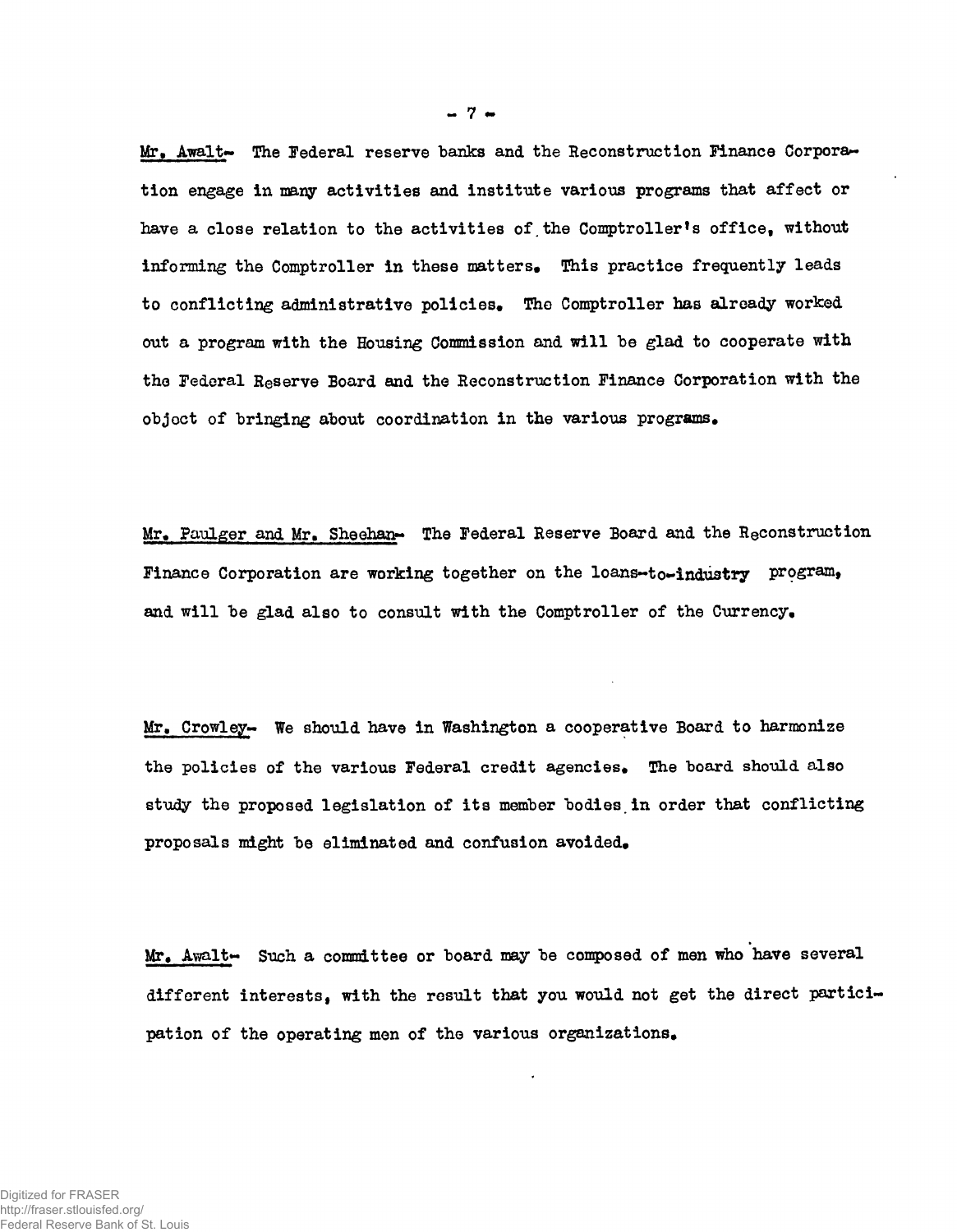Mr, Viner~ It is possible to have a committee, made up of the operating men of the various organizations, that will actually function. Similar committees in other fields are accomplishing excellent results at present.

# (4) Planning for an inquiry into possible existence of undue deflationary pressure by bank examiners with respect to (a) existing loans and security investments. (b) new loans and investments.

Mr, Crowley~ In reply to a question from Mr, Viner as to the percentage of deflationary pressure that was due to bank examiners, stated that he thought only about  $10\%$ . The attitude of all government agencies, since the bank holiday, has been to put all banks in a sound position. The authorities may possibly have leaned too far over in bringing pressure to bear to obtain soundness.

Mr. Morrill $\sim$  In making bank examinations there are two questions involved, a matter of administrative policy and action on the part of the examiner. It appears that many unfair criticisms have been made of examiners.

¥.

Mr. Crowley- Recommended that the Comptroller of the Currency, the Federal Reserve Board and the Federal Deposit Insurance Corporation take all call reports, in the District selected for special study, as of December 31, 1933 and June 30, 1934, and determine from them the decrease that has occurred in loans and discounts. It will be possible to get from the Farm Credit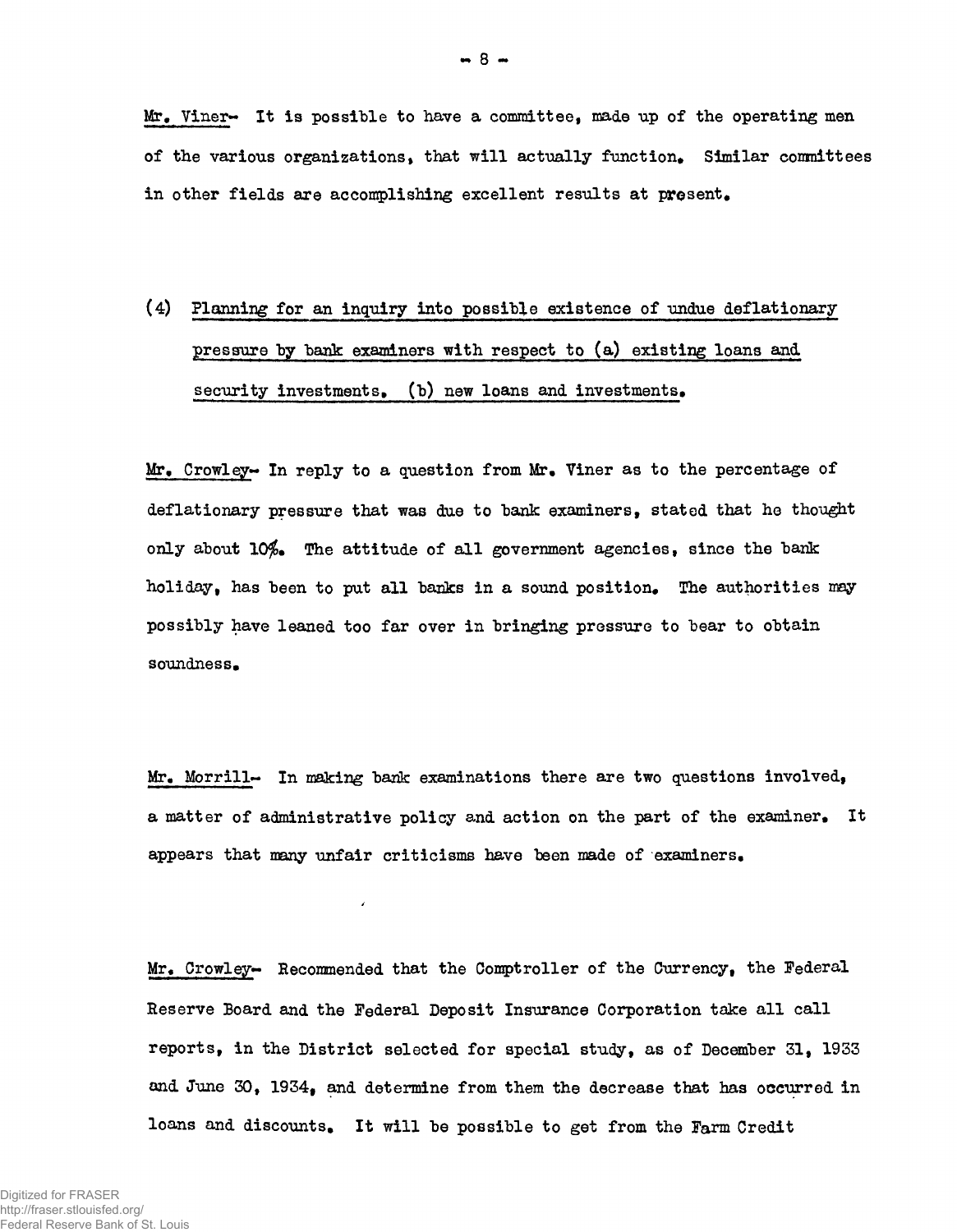**Administration information as to the home loans and farm loans, which have been jmdet deduct these loans from the total decrease that has occurred, and detemine the amount of liquidation that has not been voluntary on the part of** the debtors to the banks. It was suggested that the large banks have put **pressure on their loaning officers and that this has been a big factor in restricting bank credit\***

**Mr+ Crowley\*\* Out of 3,756 State non-member banks who needed commitments from the Reconstruction Finance Corporation, there are only 607t involving about 49 million dollars, who are not yet taken care of\* Now that the situation is about cleaned up, the authorities should become lenient with regard to bank assets\* Every effort should be made to clean the situation up as quickly as possible\* Then the President can go to the country and demand increased** activity and easing of credit conditions.

**Mr» Sheehan\*\* The principal trouble in clearing up the present situation is that, in the attempts of the Reconstruction Finance Corporation to deal with individual cases, efforts have been made to have local capital put in and** these cases are dragging. Mr. Jones recently requested a complete report of **the bank cases pending before the Corporation and as soon as the information** is completed it will be submitted.

Mr. Awalt- The Comptroller's office has not attempted to bring undue pressure **on banks\* It has discussed many times the problem of liquidity with a view**

**•>• 9 -\***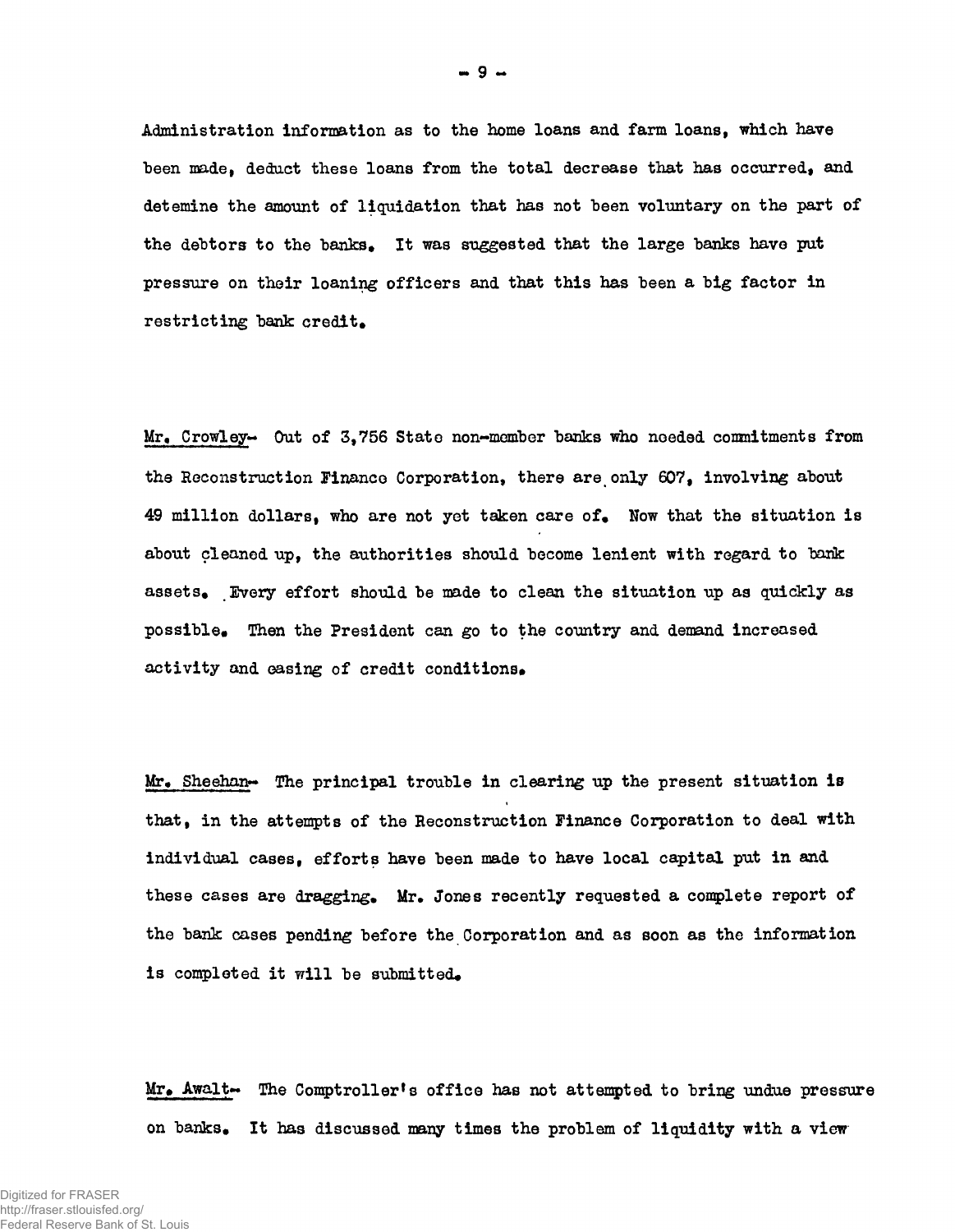to determine some formula which might be applied generally and which would have the effect of decreasing the liquidity of banks, but due to the various situations which exist in different localities has not arrived at any solution.

Mr. Viner $\rightarrow$  Liquidity is not the standard to use. Examining authorities should consider primarily the matter of the soundness of the assets and depend on rediscount privileges for liquidity.

Mr. Awalt and Mr. Morrill- The Comptroller of the Currency and the Federal Reserve Board agree to make available their examiners' reports to be used for a survey, on a sampling basis, of examiners' reports for several dates, with the object of determining the examiners' attitude in these cases. A recommondation is made to the Secretary that this survey be undertaken.

(5) To consider ways and means of determining the local credit situation in a sample area from the point of view of tho borrowor as distinguished from that of the lender.

A newspaper clipping referring to a questionnaire that was being sent to representative business concerns from the Department of Commerce was read. The question was raised whether additional information might not be obtained from these questionnaires to supplement the information obtained from the contemplated survey of the 5th Federal Reserve District.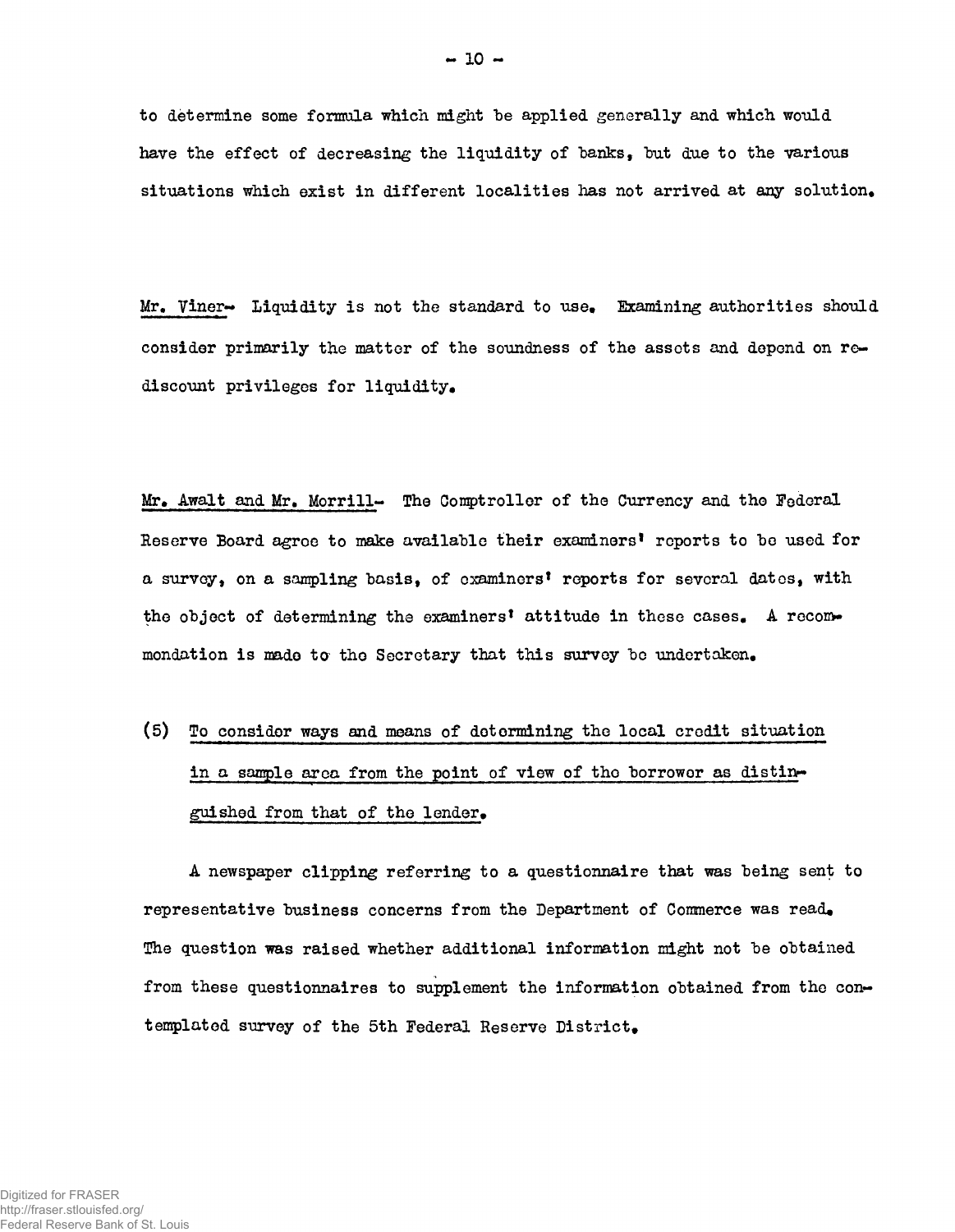Mr. Crowley~ We should select a group of 400 business men in the 5th District and have a man canvas them, determining what has happened in connection with their bank loans, whether they have made new loans, and if not, was this due to refusal of the banks to make loans. Another person should then canvas the banks to determine the bankers' story in connection with these cases.

Mr. Folger~ The 5th District is fairly representative of conditions existing throughout the country and should satisfactorily serve for the purpose of the survey. Mr. Sheehan felt that the 5th District would not be representative in view of the unsettled banking conditions in Baltimore and Richmond and the antagonistic attitude toward the Reconstruction Finance Corporation.

It was agreed that a sub-committee be appointed; to get a copy of the questionnaire being sent out by the Department of Commerce; to determine if the information requested could be made to serve tho purposes of the survey and whether the Department of Commerce would segregate the returns from a selected district; to consider the selection of a district that would be most representative; and to plan the survey. Dr. Goldenweiser, Mr, Fox, and Mr. Mulroney were suggested as a sub-conmittee to act with Mr. Viner.

## (6) To discuss the adequacy of existing procedures whereby knowledge as to national policy with respect to credit is transmitted to the field agents of Tederal banking authorities.

Mr. Awalt~ The Comptroller of the Currency looks to the twelve District Chief National Bank Examiners as being his representatives on the examining force. All instructions from the Comptroller go directly to these representatives,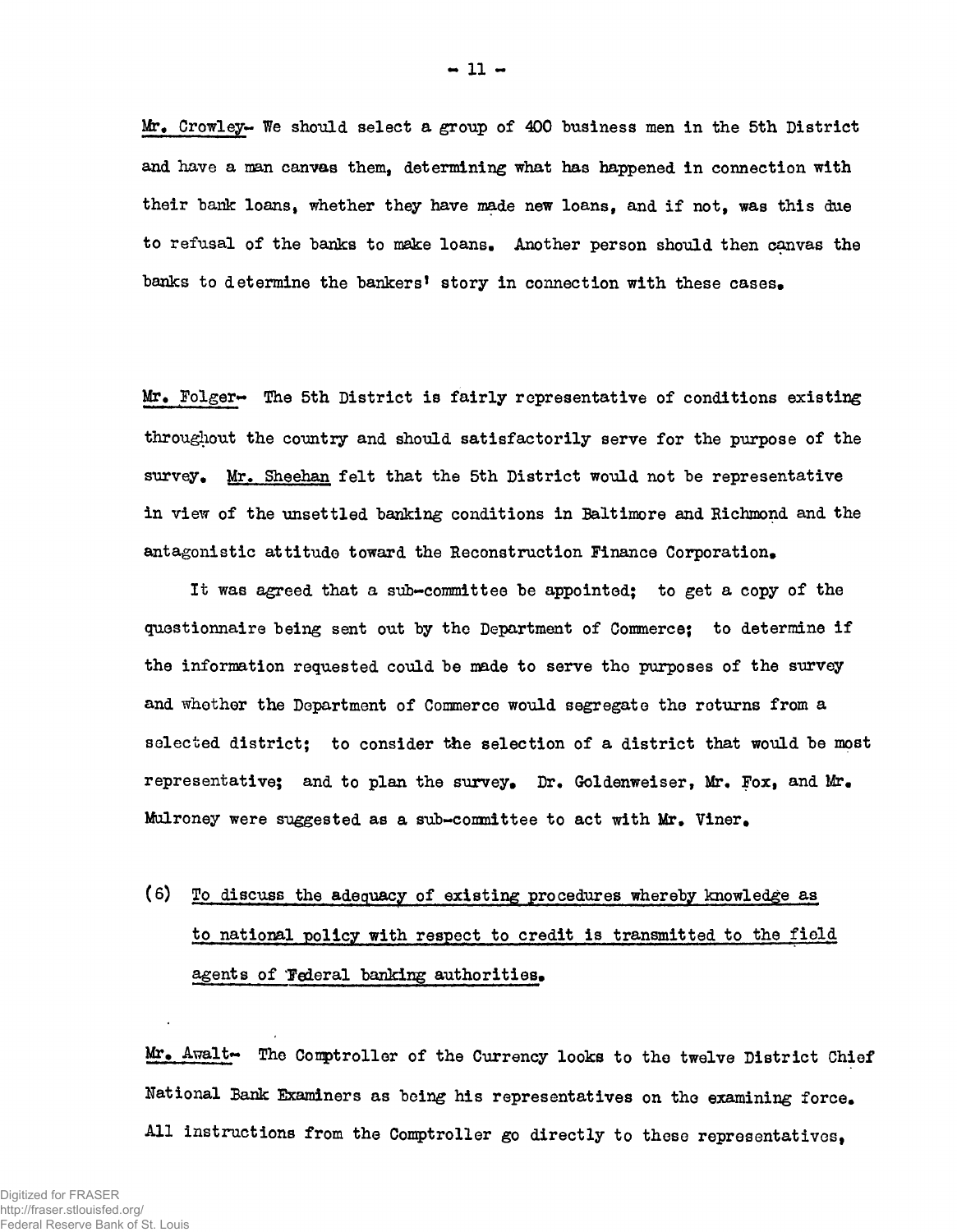either on their visits to Washington, by telephone conversation, or by circular letters. No regular conferences are held between the Comptroller and the district chiefs. There is no trouble in distributing instructions; the only trouble is with individual examiners who occasionally attempt to act independent dently of instruction.

Mr. Morrill- From time to time conferences of Federal reserve agents are held in Washington, there having been several meetings during the past two years, at which the policies and procedure in connection with the examination of State member banks were among the most prominent subjects to which great consideration has been given. It is expected that in September a meeting of chief examiners and assistant Federal reserve agents in charge of examination de~ partments, together with trust examiners located at the Federal reserve banks, will be in Washington for the purpose of engaging in a detailed discussion of policy and procedure. During the past year individual examiners have been brought in from all of the Federal reserve banks for temporary duty, assisting the Division of Examinations of the Federal Reserve Board for periods of two or throe months, and those examiners have returned to tho banks from which they came whore they have been able to familiarize the 'examination departments of their respective banks with the Washington policies and viewpoints and consequently an improved coordination in the examination work of the 12 Federal reserve banks has been brought about.

Mr. Awalt- The Comptroller's office will take under consideration the desirability of establishing a similar practice. Since the next conference of the Federal Reserve examiners is set for some time in September, the Comptroller may decide to call in his district chiefs at the same time, in order that there may be a joint conference.